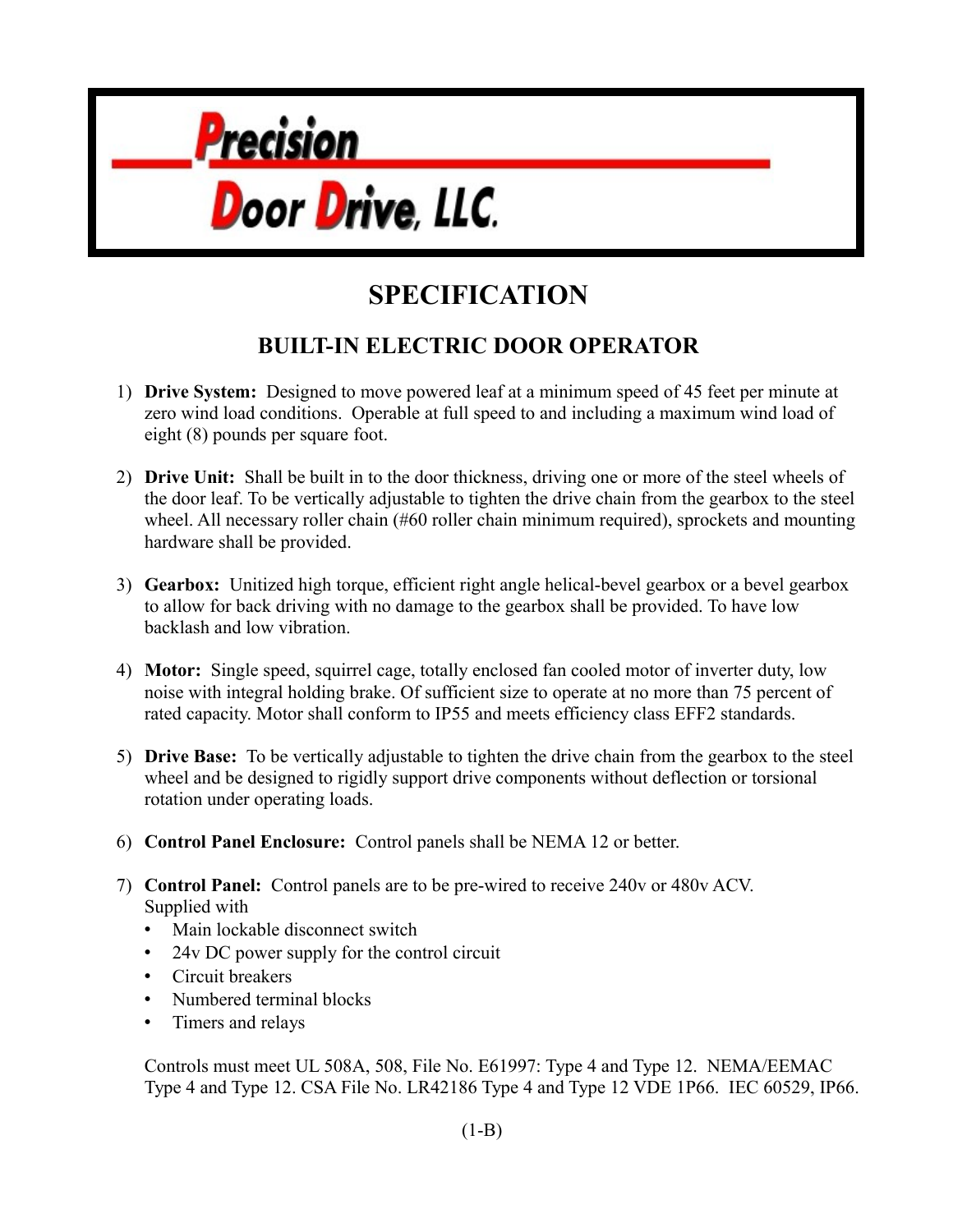- 8) **PLC or Smart Relay:** A programmable relay which will allow the hangar doors to start from a full closed position and run at half speed for 2.5 feet, then accelerate to full speed. At 2.5 feet from full open position, doors are to decelerate and run at half speed before stopping.
- 9) **Limit Switches:** Polarized reflex sensors which have both a light source and detector in the same unit. The sensors feature visible red sources to aid in alignment of the sensor with its retro-reflector. Supplied with mounting bracket, fastener, low voltage wire and cord grip.
- 10) **Variable Frequency Drive:** (VFD) shall produce an adjustable-frequency, Pulse Width Modulated (PWM) three phase, 240v/480v sine wave output when powered from a three-phase, 240v/480v 60Hz input. The drive shall be suitable for use with NEMA Design B, inverter duty, AC induction motors with a 1.15 service factor. Alternate adjustable frequency drives techniques other than PWM technology will not be considered. Drives shall be designed, constructed, and tested in accordance with NEMA, UL, NEC, and IEEE standards. Drives and all supplied options shall be UL approved and listed according to UL 508. Drives electronics shall be of solid state components, programmable for time and value of motor speeds and shall maintain constant torque characteristics over the motor rated speed range. Drives shall be factory wired with overload and under voltage protection, equipped with electrical interlocks and with transformers and relays for control circuits, all enclosed in a NEMA 12 (NEMA 4X for exterior or wet location) enclosure with a disconnect switch, capable of being locked in the OFF/OPEN position. Power voltage shall be 240v/480v, three-phase and control voltage shall be 24v DC.
- 11) **Warning System:** A horn with a volume of not less than 90db shall be provided. To be installed on the powered leaf of the door system. The warning system will activate for three (3) seconds before movement of the doors and will sound while doors are being operated. Supplied with mounting bracket, fasteners, low voltage wire and cord grip.
- 12) **Warning Strobe:** An amber Xenon strobe (40 candelas) warning light device to be installed on the powered leaf and shall automatically signal movement of the powered leaf and shall continuously strobe while door is being operated and run on 24v DC.
- 13) **Electrical Interlock Switch:** When required, provide each personnel door with an electrical interlock switch to prevent motor operation of the hangar doors. An identified indication light (yellow) located on the main control panel will be lit if the personnel door is open or ajar. Supplied with mounting bracket, fasteners, low voltage wire and cord grip.
- 14) **Push-button Stations:** Interior station shall be NEMA 12, exterior stations to be NEMA 4X. Supplied with mounting bracket, fasteners, low voltage wire and cord grip.
- 15) **Push-buttons:** To be constant pressure type, mushroom head, NEMA 4X..
- 16) **Electrical Service:** To be 240v or 480 ACV three-phase power.